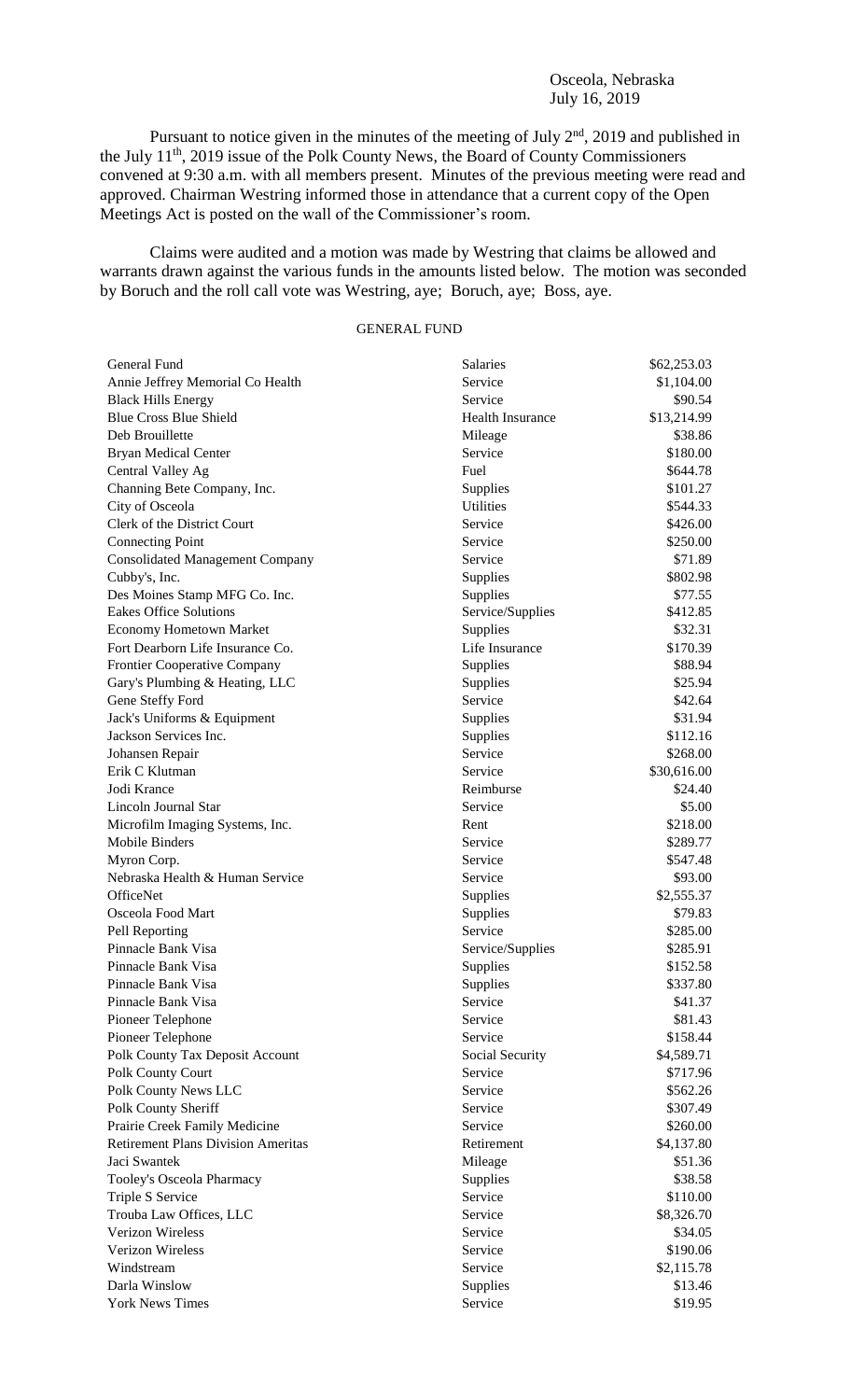#### ROAD FUND

| Road Fund                                 | <b>Salaries</b>                       | \$23,984.42 |
|-------------------------------------------|---------------------------------------|-------------|
| <b>Black Hills Energy</b>                 | <b>Utilities</b>                      | \$61.03     |
| <b>Blue Cross Blue Shield</b>             | <b>Health Insurance</b>               | \$4,689.19  |
| Central Valley Ag                         | Fuel                                  | \$501.67    |
| City of Osceola                           | Utilities                             | \$72.12     |
| City of Stromsburg                        | <b>Utilities</b>                      | \$127.33    |
| Diamond Vogel Paints                      | Supplies                              | \$5,595.70  |
| <b>Eakes Office Solutions</b>             | Supplies                              | \$23.99     |
| Ericson Cash Hardware                     | Supplies                              | \$87.20     |
| <b>Filter Care</b>                        | Service                               | \$114.30    |
| Fort Dearborn Life Insurance Co.          | Life Insurance                        | \$77.40     |
| Frontier Cooperative Company              | Fuel                                  | \$1,144.47  |
| Gary's Plumbing & Heating, LLC            | Supplies                              | \$59.36     |
| <b>Island Supply Welding Company</b>      | Supplies                              | \$68.40     |
| Johnson Sand & Gravel Co. Inc.            | Gravel and Borrow                     | \$3,638.69  |
| <b>K&amp;E LLC</b>                        | Service                               | \$1,050.00  |
| Martin Marietta                           | Supplies                              | \$461.06    |
| Midwest Service & Sales Co.               | Equipment                             | \$3,526.00  |
| Mike Smith Trucking                       | Service                               | \$300.00    |
| NMC, Exchange LLC                         | Service/Supplies                      | \$4,994.37  |
| OfficeNet                                 | Equipment                             | \$51.75     |
| Overland Sand & Gravel                    | Gravel and Borrow                     | \$44,664.21 |
| Pavers Inc.                               | Supplies                              | \$467.36    |
| Pioneer Telephone                         | Service                               | \$10.98     |
| Polk County Tax Deposit Account           | Social Security                       | \$1,799.43  |
| Polk County News LLC                      | Service                               | \$66.73     |
| Polk Light & Water                        | Service                               | \$126.33    |
| <b>Rally Auto Parts</b>                   | Supplies/Service                      | \$1,219.68  |
| <b>Retirement Plans Division Ameritas</b> | Retirement                            | \$1,535.79  |
| Sapp Bros. Petroleum, Inc.                | Supplies                              | \$6,293.08  |
| Shelby Lumber Co. Inc.                    | Supplies                              | \$6.49      |
| Verizon Wireless                          | Supplies                              | \$69.12     |
| Village of Shelby                         | <b>Utilities</b>                      | \$92.75     |
| Windstream                                | Service                               | \$242.53    |
|                                           | ROD PRESERVATION & MODERNIZATION FUND |             |
| <b>MIPS</b>                               | Service                               | \$20,000.00 |
|                                           | <b>SENIOR SERVICES FUND</b>           |             |
| Carl's Skrap                              | Service                               | \$35.00     |
| City of Stromsburg                        | Service                               | \$495.27    |

| City of Stromsburg    | Service          | \$495.27 |
|-----------------------|------------------|----------|
| Jackson Services Inc. | Service/Supplies | \$33.25  |
| Midwest Covenant Home | Meals            | \$175.00 |
| Office.NET            | Service          | 25.67    |
| STR LLC               | Rent             | 250.00   |
|                       |                  |          |

## INHERITANCE TAX FUND

| Mileage           | 93.96      |
|-------------------|------------|
| Service           | 354.32     |
| <b>Supplies</b>   | 3,000.00   |
| Service/Equipment | 2,628.54   |
| Service           | \$4,500.09 |
| <b>Supplies</b>   | \$112.56   |
| Service           | 5,302.00   |
|                   |            |

## 911 EMERGENCY SERVICE FUND

| Midwest Service & Sales Co. | <b>Service</b> | 28.05  |
|-----------------------------|----------------|--------|
| Windstream                  | <b>Service</b> | 466.54 |

# WEED FUND

| <b>Black Hills Energy</b>           | Service          | \$23.34  |
|-------------------------------------|------------------|----------|
| City of Osceola                     | <b>Utilities</b> | \$71.50  |
| <b>Frontier Cooperative Company</b> | Fuels            | \$355.33 |
| Gary's Plumbing & Heating, LLC      | <b>Supplies</b>  | \$76.20  |